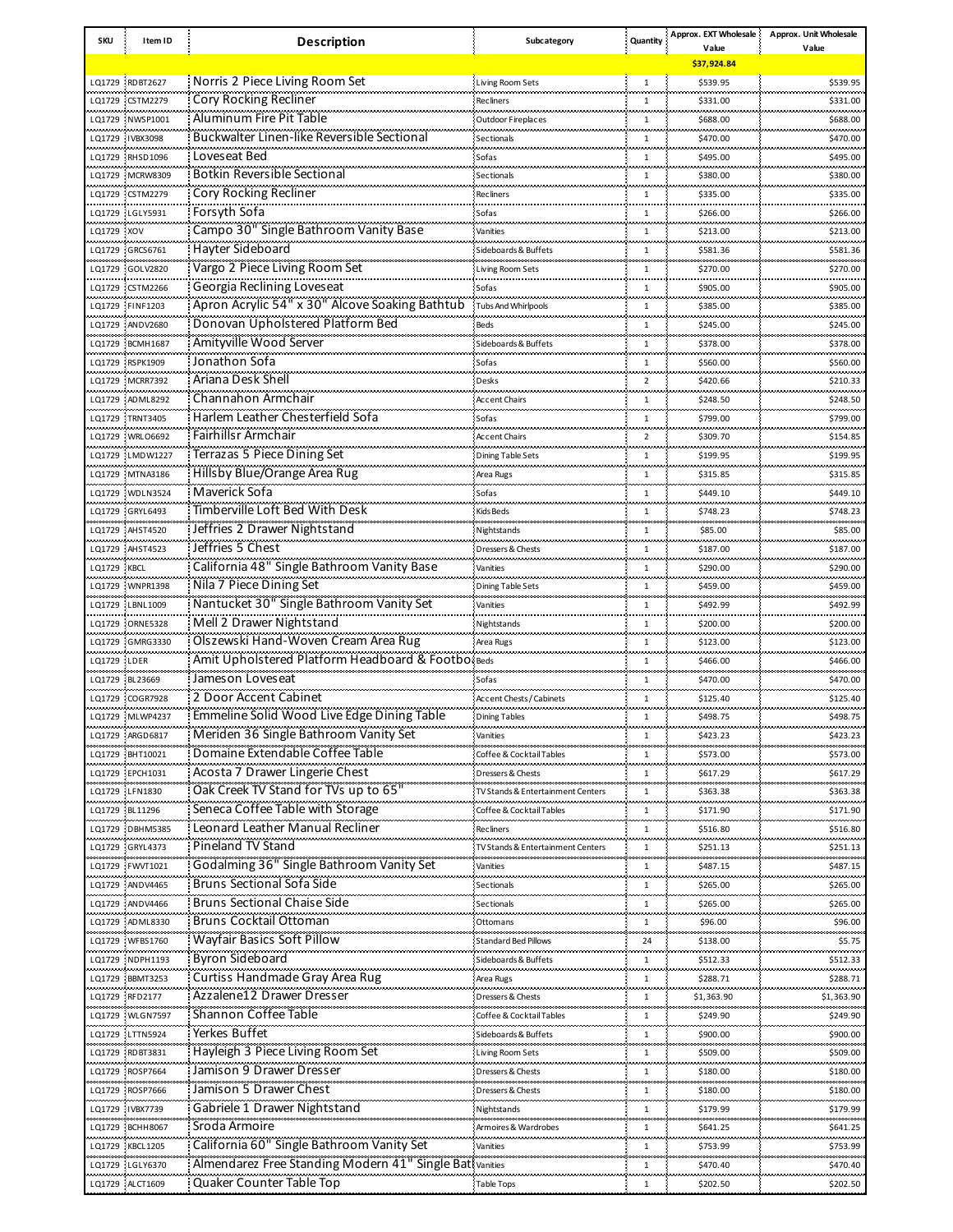| LQ1729 ALCT1608                                                         | Quaker Counter Table Base                                                           | <b>Dining Tables</b>             | $\mathbf{1}$     | \$61.20                       | \$61.20                |
|-------------------------------------------------------------------------|-------------------------------------------------------------------------------------|----------------------------------|------------------|-------------------------------|------------------------|
| LQ1729 TRNT2952                                                         | Bombay Leather Sofa                                                                 | Sofas                            |                  | \$650.75                      | \$650.75               |
| LO1729 TRNT2952                                                         | Bombay Leather Sofa                                                                 | Sofas                            | $\mathbf{1}$     | \$650.75<br>.                 | \$650.75<br>           |
| LQ1729 ONAW3047                                                         | Antonie Upholstered Dining Chair                                                    | Dining Chairs                    | $\overline{2}$   | \$203.80                      | \$101.90               |
| LQ1729 MECY1325                                                         | <b>Boutwell Reversible Sectional</b>                                                | Sectionals                       | $\mathbf{1}$     | محاملته متعاد<br>\$750.00     | بالمحامدات<br>\$750.00 |
| LQ1729 AQHM1074                                                         | Kearsley Dresser Mirror                                                             | Wall & Accent Mirrors            | $\mathbf{1}$     | \$109.25                      | \$109.25               |
| LQ1729 MCBT1161                                                         | Dalrymple Solid Light Gray Area Rug                                                 | Area Rugs                        | $\mathbf{1}$     | \$255.00<br>.                 | \$255.00               |
| LQ1729 LNPK6931<br>فالمحام والمحاملة فالمحام المحاملة والمحاملة فالمحام | Wayland Dining Chair                                                                | <b>Dining Chairs</b>             | 6                | \$370.44<br>ستتعبث            | \$61.74                |
| LQ1729 LNPK6930<br>                                                     | Wayland Counter Height Extendable Dining Table Dining Tables                        |                                  | $\mathbf{1}$     | \$261.00                      | \$261.00<br>.          |
| LQ1729 EYQN1078                                                         | <b>Inverness Upholstered Platform Bed</b>                                           | Beds                             | $\overline{2}$   | \$562.60                      | \$281.30               |
| LQ1729 TRPT1221                                                         | Gowans Sectional Collection                                                         | Sectionals                       | $\mathbf{1}$     | \$1,227.20                    | \$1,227.20             |
| LQ1729 ERKC1030                                                         | Jensen Mid-Century Reversible Stationary Section sectionals                         |                                  | 1                | \$170.00                      | \$170.00               |
| LQ1729 XNT1529                                                          | Trough Stone Rectangular Drop-In Bathroom Sink Bathroom Sinks                       |                                  | $\overline{2}$   | \$893.04                      | \$446.52               |
| LQ1729 LRKM5266                                                         | <b>Stanford Dining Table Top</b>                                                    | Table Tops                       | $\mathbf{1}$     | \$280.00                      | \$280.00               |
| LQ1729 IVBX6298                                                         | Shanita Upholstered Dining Chair                                                    | <b>Dining Chairs</b>             | $\boldsymbol{6}$ | \$384.00                      | \$64.00<br>            |
| LQ1729 WNIK1050                                                         | Iker Chaise Lounge                                                                  | <b>Indoor Chaise Lounges</b>     | $\mathbf{1}$     | \$109.00                      | \$109.00               |
| LO1729 OAWY2600                                                         | Milner 4 Drawer Chest                                                               | <b>Accent Chests / Cabinets</b>  | $\mathbf{1}$     | \$269.53                      | \$269.53               |
| LQ1729 CCTK1083                                                         | San Jose Sofa with Cushions                                                         | Sofas                            | $\mathbf{1}$     | \$939.60                      | \$939.60               |
| LQ1729 MIPN1928                                                         | Benno 2-Drawer Mobile File Cabinet                                                  | <b>Filing Cabinets</b><br>.      | $\mathbf{1}$     | \$127.50<br>                  | \$127.50<br>           |
| LQ1729 RBRS6335                                                         | Simmons Upholstery Conlin Sofa                                                      | Sofas                            | 1                | \$243.00                      | \$243.00               |
| LQ1729 WADL4446                                                         | Spirit Lake Sleeper Reversible Sleeper Sectional                                    | Sectionals                       | $\mathbf{1}$     | \$269.00                      | \$269.00               |
| LQ1729 TINS1048<br>بمعتبر محمده                                         | Rena TV Stand for TVs up 60" to with Electric Fire TVStands & Entertainment Centers |                                  | $\mathbf{1}$     | \$610.83                      | \$610.83               |
| LQ1729 DSAG                                                             | Versailles Marbled Coffee Table Base                                                | Coffee & Cocktail Tables         | $\mathbf{1}$     | \$168.75                      | \$168.75               |
| LQ1729 LATU3373                                                         | <b>Storage Footboard Drawers</b>                                                    | Bed Frames & Accessories         | $\mathbf{1}$     | \$50.00                       | \$50.00                |
| LQ1729 LATU3372                                                         | <b>Storage Footboard Drawers</b>                                                    | Bed Frames & Accessories         | $\mathbf{1}$     | \$50.00                       | \$50.00                |
| LQ1729 LATU3371                                                         | <b>Storage Bed Rails Drawers</b>                                                    | Bed Frames & Accessories         | $\mathbf{1}$     | \$50.00                       | \$50.00<br>ستحسب       |
| LQ1729 LATU3370                                                         | Storage Side Rail                                                                   | Bed Frames & Accessories         | 1                | \$125.00                      | \$125.00               |
| LQ1729 LATU3369                                                         | Storage Bed Footboard                                                               | Headboards                       | $\mathbf 1$      | \$125.00                      | \$125.00               |
| LQ1729 LATU3368<br>والمتعادل والمحاولة والمحاولة والمحاولة والمحاولات   | <b>Storage Bed Headboard</b>                                                        | Headboards                       | $\mathbf{1}$     | \$188.00<br>لمستحدث           | \$188.00               |
| LQ1729 LNTS1903                                                         | Kingsbury 4 Piece Sofa Set with Cushions                                            | <b>Outdoor Conversation Sets</b> | $\mathbf{1}$     | \$292.50                      | \$292.50               |
| LQ1729 VQY1066                                                          | Coffee Table                                                                        | Coffee & Cocktail Tables         | $\mathbf{1}$     | \$333.90                      | \$333.90               |
| LQ1729 WRLO1040<br>والمستحدث والمستحدثات                                | Alessandra 7 Drawer Dresser                                                         | Dressers & Chests                | $\mathbf{1}$     | \$225.15<br>لمعاصرهم          | \$225.15               |
| LQ1729 DBHC2574                                                         | Purvoche Lighted Console Curio Cabinet                                              | China Cabinets                   | 1                | \$176.27                      | \$176.27               |
| LQ1729 ROSP5191                                                         | Caterina Mirrored 2 Drawer Nightstand                                               | Nightstands                      | $\mathcal{P}$    | \$329.40                      | \$164.70               |
| LQ1729 ROSP5202                                                         | Caterina Mirrored 7 Drawer Dresser                                                  | Dressers & Chests                | 1                | \$446.50                      | \$446.50               |
| LQ1729 ZPCD4604<br>بمحمد محمد مد                                        | Kristopher Sectional                                                                | Sectionals                       | $\mathbf{1}$     | \$214.49<br>للمستحدث والمتحدة | \$214.49               |
| LQ1729 ZPCD4607                                                         | Kristopher Corner Chaise Lounge                                                     | Sectionals                       | $\mathbf{1}$     | \$214.49<br>.                 | \$214.49               |
| LQ1729 BOME2184                                                         | Diego Dining Chair                                                                  | <b>Dining Chairs</b>             | $\overline{2}$   | \$77.60                       | \$38.80                |
| LQ1729 BOME2185                                                         | Diego Counter Height Dining Table                                                   | <b>Dining Tables</b>             | $\mathbf{1}$     | \$94.10                       | \$94.10                |
| LQ1729 LOON9256                                                         | Abbey Platform Bed                                                                  | Beds                             | 1                | \$525.00                      | \$525.00               |
| LQ1729 WRLO6822                                                         | Achilles 4 Door Accent Cabinet                                                      | Accent Chests / Cabinets         | $\mathbf{1}$     | \$310.91                      | \$310.91               |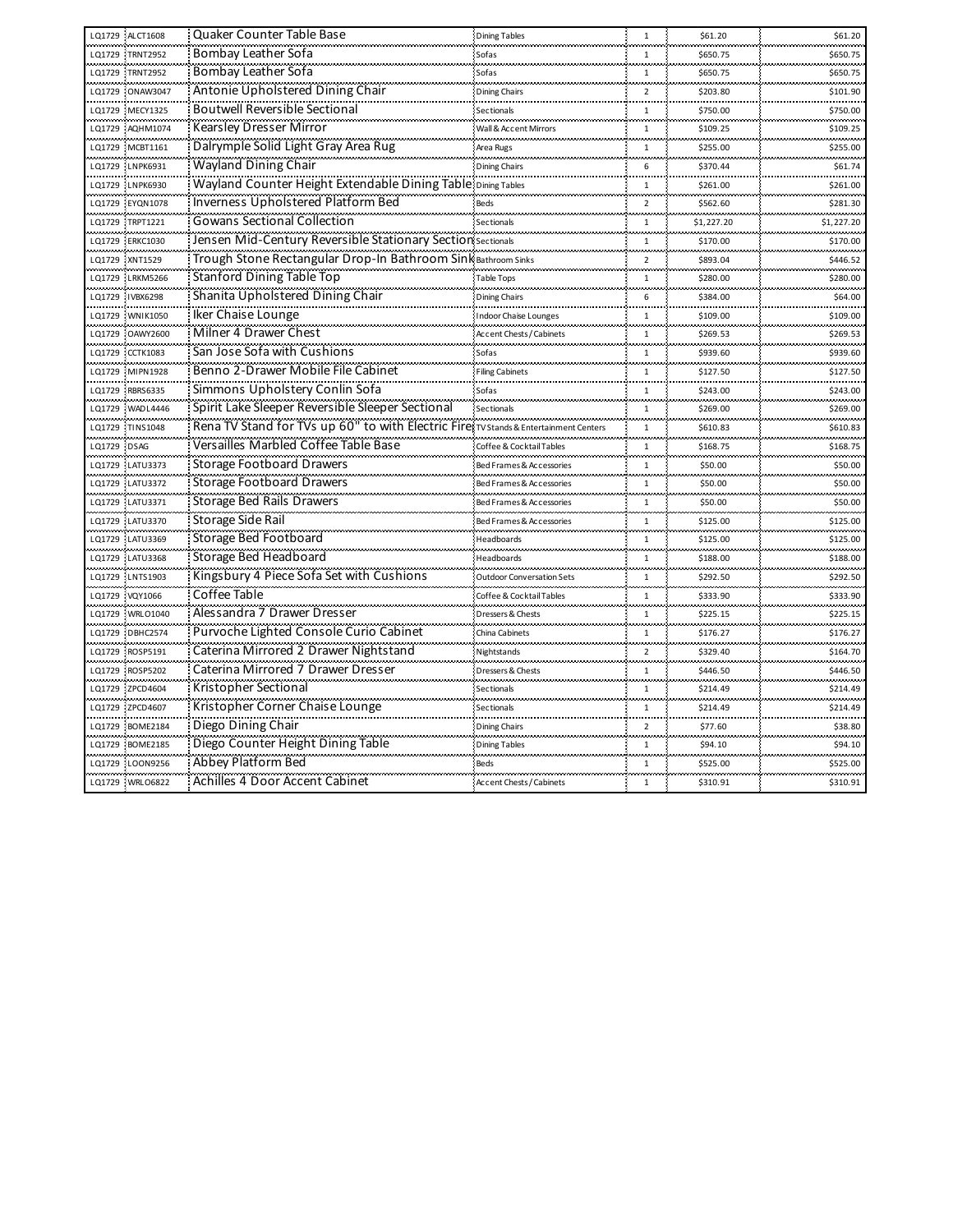| <b>SKU</b> | Item ID        | <b>Description</b>                                 | Subcategory                           | Quantity       | Approx. EXT Wholesale  | Approx. Unit Wholesale       |
|------------|----------------|----------------------------------------------------|---------------------------------------|----------------|------------------------|------------------------------|
|            |                |                                                    |                                       |                | Value<br>\$30,824.36   | Value                        |
|            |                |                                                    |                                       |                |                        |                              |
| LQ1703     | 124176979      | Village 8 Piece Sectional Seating Group with Cush  | <b>Outdoor Conversation Sets</b><br>. | $1\,$          | \$1,302.30             | \$1,302.30                   |
| LQ1703     | 125944325      | Skyline 9 Drawer Dresser                           | Dressers & Chests                     | $\mathbf{1}$   | \$788.00               | \$788.00                     |
| LQ1703     | 128356728<br>  | Newtown 36" Single Bathroom Vanity Set             | Vanities                              | $\mathbf{1}$   | \$436.08               | \$436.08                     |
| LQ1703     | 128769849      | Jamari Platform Bed                                | Beds                                  | $\mathbf{1}$   | \$450.00               | \$450.00                     |
| LQ1703     | 129563171<br>. | Tabitha Sofa                                       | Sofas                                 | $\mathbf{1}$   | \$502.96               | \$502.96                     |
| LQ1703     | 129966444      | Slipcovered U-Shaped Sectional                     | Sectionals                            | 1              | \$1,425.00             | \$1,425.00                   |
| LQ1703     | 130834336<br>. | Showtime Coffee Table                              | Coffee & Cocktail Tables<br>          | $\mathbf{1}$   | \$1,415.50             | \$1,415.50<br>               |
| LQ1703     | 130920692      | Beauregard Sleigh Headboard                        | Headboards                            | $\mathbf{1}$   | \$172.49               | \$172.49                     |
| LQ1703     | 131053241<br>. | Teri Reversible Sectional                          | Sectionals                            | 1              | \$395.75               | \$395.75                     |
| LQ1703     | 131095045      | Twin Loft Bed with Chest and Swivel Desk and La    | Kids Beds                             | $\mathbf{1}$   | \$447.40               | \$447.40                     |
| LQ1703     | 131163924<br>. | Serta Upholstery Belmond Sofa                      | Sofas                                 | 1              | \$278.60               | \$278.60<br>                 |
| LQ1703     | 131495043      | Matt 2 Drawer Nightstand                           | Nightstands                           | $\mathbf{1}$   | \$114.00               | \$114.00                     |
| LQ1703     | 131538005<br>. | Whiting 60" Double Bathroom Vanity Set             | Vanities                              | 1              | \$795.61               | \$795.61                     |
| LQ1703     | 132011556      | Sofa                                               | Sofas                                 | $\mathbf{1}$   | \$380.00               | \$380.00                     |
| LQ1703     | 132157746      | Chester Hill TV Stand for TVs up to 70"            | TV Stands & Entertainment Centers     | $\mathbf{1}$   | \$417.00               | \$417.00                     |
| LQ1703     | <br>132242961  | Snap Rectangular Extendable Dining Table           | Dining Tables                         | $\mathbf{1}$   | \$472.80               | <br>\$472.80                 |
| LQ1703     | 132691331      | Verna TV Stand for TVs up to 65"                   | TV Stands & Entertainment Centers     | $\mathbf{1}$   | \$360.00               | \$360.00                     |
| LQ1703     | .<br>132719411 | Austin 6 Drawer Double Dresser                     | Dressers & Chests                     | $\mathbf{1}$   | \$597.30               | <br>\$597.30                 |
| LQ1703     | 132785610      | Double Swing Chair with Stand                      | Hammocks                              | $\mathbf{1}$   | \$253.00               | \$253.00                     |
| LQ1703     | 133007826      | Lisle 6 Drawer Double Dresser                      | Dressers & Chests                     | $\mathbf{1}$   | \$192.85               | \$192.85                     |
| LQ1703     | 133091973      | Keiper 5 Drawer Chest                              | Dressers & Chests                     | $\mathbf{1}$   | \$332.35               | \$332.35                     |
| LQ1703     | 133183282      | Bear Springs 6 Drawer Double Dresser               | Dressers & Chests                     | $\mathbf{1}$   | \$230.40               | \$230.40                     |
| LQ1703     | 133183777      |                                                    | Dining Table Sets                     | $\mathbf{1}$   | \$709.00               | \$709.00                     |
| LQ1703     | 133359359      | Adele 7 Piece Dining Set                           | Beds                                  | $\mathbf{1}$   | \$801.80               | \$801.80                     |
|            |                | George Upholstered Platform Bed                    |                                       | $\mathbf{1}$   |                        |                              |
| LQ1703     | 133395654      | Axl 4 Drawer Dresser                               | Dressers & Chests                     |                | \$386.00               | \$386.00                     |
| LQ1703     | 133567351      | Rodrigues Melamine 2 Drawer Nightstand             | Nightstands                           | 2              | \$180.00               | \$90.00                      |
| LQ1703     | 133696883      | Inverness Upholstered Platform Bed                 | Beds                                  | $\mathbf{1}$   | \$281.30               | \$281.30<br>محمد محمد        |
| LQ1703     | 133828830      | Ansonia Rectangle Side Table                       | Patio Tables                          | $\overline{2}$ | \$142.80               | \$71.40                      |
| LQ1703     | 133858478      | Saguenay Sideboard                                 | Sideboards & Buffets                  | $\mathbf{1}$   | \$432.00               | \$432.00<br>والمحادث والمحاد |
| LQ1703     | 134033192      | Prokop 6 Drawer Double Dresser                     | Dressers & Chests                     | $\mathbf{1}$   | \$612.42               | \$612.42                     |
| LQ1703     | 134064412      | Derry Sofa by Simmons Upholstery                   | Sofas                                 | $\mathbf{1}$   | \$220.28<br>بمحمد محمد | \$220.28<br>والمحادث والمحاد |
| LQ1703     | 134073170      | <b>Alluvial Sofa</b>                               | Sofas                                 | $\mathbf{1}$   | \$179.00               | \$179.00                     |
| LQ1703     | 134078582      | Ingaret Reclining Loveseat                         | Sofas                                 | $\mathbf{1}$   | \$345.00               | \$345.00                     |
| LQ1703     | 134215996      | Marquesa 9 Drawer Dresser                          | Dressers & Chests                     | $\mathbf{1}$   | \$1,028.00             | \$1,028.00                   |
| LQ1703     | 134222946      | Ridgefield Dining Table                            | Dining Tables                         | 1              | \$899.00               | \$899.00                     |
| LQ1703     | 134459378      | <b>Tower Extendable Dining Table</b>               | Dining Tables                         | $\,1\,$        | \$1,855.20             | \$1,855.20                   |
| LQ1703     | 134662715      | Eden Armchair                                      | Accent Chairs                         | 1              | \$211.50               | \$211.50                     |
| LQ1703     | 134690033      | Pooler Antique 2 Door Accent Cabinet               | Accent Chests / Cabinets              | 1              | \$153.70               | \$153.70                     |
| LQ1703     | 134848986      | Robillard Lighted China Cabinet                    | China Cabinets                        | 1              | \$771.93               | \$771.93                     |
| LQ1703     | 134868229      | 7 Piece Dining Set                                 | Patio Dining Sets                     | $\overline{2}$ | \$714.00               | \$357.00                     |
| LQ1703     | 134918251      | Russ Sectional with Ottoman                        | Sectionals                            | 1              | \$322.00               | \$322.00                     |
| LQ1703     | 134922000      | Rhinecliff Armchair                                | Accent Chairs                         | $\mathbf{1}$   | \$459.00               | \$459.00                     |
| LQ1703     | 135015058      | Ramsey 26.3" Bar Stool                             | Bar Stools                            | 1              | \$207.90               | \$207.90                     |
| LQ1703     | 135088566      | Roberta Chesterfield Sofa                          | Sofas                                 | 1              | \$427.50               | \$427.50                     |
| LQ1703     | 135174092      | Baize Chaise Lounge                                | Indoor Chaise Lounges                 | 1              | \$178.60               | \$178.60                     |
| LQ1703     | 135291187      | Gabbard Reversible Sectional with Ottoman          | Sectionals                            | 1              | \$380.00               | \$380.00                     |
| LQ1703     | 135340167      | anesville 7 Piece Conversation Set with Cushions   | <b>Outdoor Conversation Sets</b>      | 1              | \$2,513.00             | \$2,513.00                   |
| LQ1703     | 135392120      | Andre 3 Drawer Nightstand                          | Nightstands                           | $\mathbf{1}$   | \$183.50               | \$183.50                     |
| LQ1703     | 135394039      | Daisi TV Stand                                     | TV Stands & Entertainment Centers     | 1              | \$325.34               | \$325.34                     |
| LQ1703     | 135472891      | Panel Footboard                                    | Headboards                            | $\mathbf{1}$   | \$99.00                | \$99.00                      |
| LQ1703     | 135474754      |                                                    | Dining Chairs                         | 6              | \$571.20               | \$95.20                      |
| LQ1703     |                | Dundas Side Chair                                  |                                       | 1              | \$329.26               | \$329.26                     |
|            | 135536741      | junnersbury 28.75" H x 26.8" W Desk File Pedest    | Desk Parts                            |                |                        |                              |
| LQ1703     | 135564494      | Jimenes Manual Wall Hugger Recliner                | <b>Recliners</b>                      | 1              | \$274.99               | \$274.99                     |
| LQ1703     | 135844906      | interey 8 Piece Sectional Seating Group with Cushi | Outdoor Conversation Sets             | 1              | \$1,121.15             | \$1,121.15                   |
| LQ1703     | 136256169      | <b>Baize Chaise Lounge</b>                         | <b>Indoor Chaise Lounges</b>          | 1              | \$178.60               | \$178.60                     |
| LQ1703     | 136268263      | Uptown Dining Table, Glass Top                     | Dining Tables                         | 1              | \$92.29                | \$92.29                      |
| LQ1703     | 136340376      | Moore Living Reversible Sectional                  | Sectionals                            | 1              | \$1,075.00             | \$1,075.00                   |
| LQ1703     | 136538507      | Mooneyhan Sideboard                                | Sideboards & Buffets                  | 1              | \$403.71               | \$403.71                     |
|            |                |                                                    |                                       |                |                        |                              |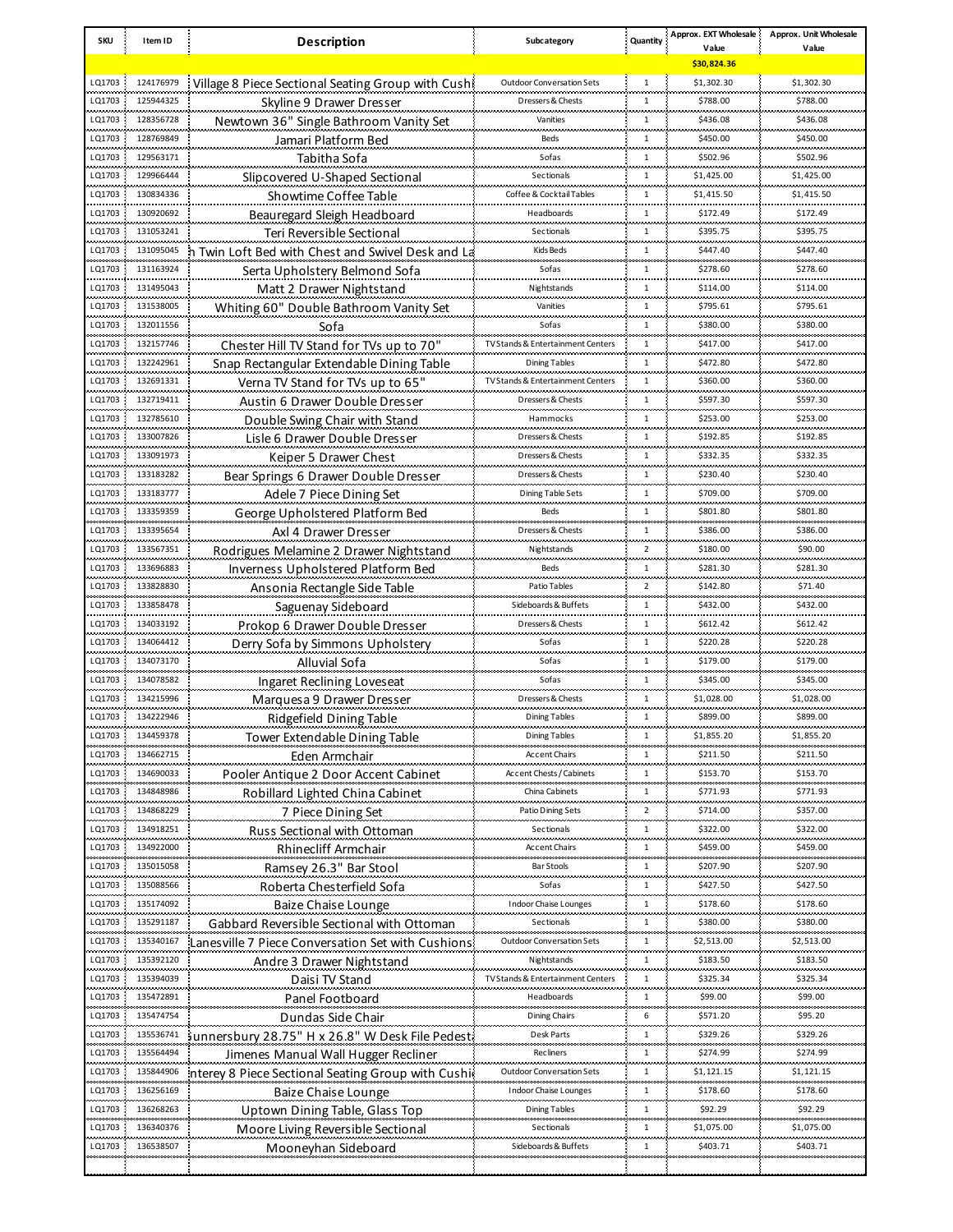| <b>SKU</b>           | Item ID | <b>Description</b>                                                              | Subcategory               | Quantity       | Approx. EXT Wholesale<br>Value | Approx. Unit Wholesale |
|----------------------|---------|---------------------------------------------------------------------------------|---------------------------|----------------|--------------------------------|------------------------|
|                      |         |                                                                                 |                           |                | \$35,879.36                    | Value                  |
| LQ1710               |         | 96068092 Juliet Chesterfield Sofa                                               | Sofas                     | $\mathbf{1}$   | \$271.15                       | \$271.15               |
| LQ1710               |         | 98597696; Newtown 72" Double Bathroom Vanity Base                               | .<br>Vanities             | $\mathbf{1}$   | \$401.40                       | \$401.40               |
| LQ1710               |         | 102156663 Laguna 8 Piece Rattan Sofa Set with Cushions                          | Outdoor Conversation Sets | $\mathbf{1}$   | \$1,205.33                     | \$1,205.33             |
| .<br>LQ1710          |         | 106197384 Huntsville Reversible Sectional                                       | Sectionals                | 1              | .<br>\$261.24                  | <br>\$261.24           |
| LQ1710               |         | 106677576 Weston Dining Table                                                   | <b>Dining Tables</b>      | $\mathbf{1}$   | \$716.00                       | \$716.00               |
| <br>LQ1710           |         | 115418230 Rathdowney Simmons Sofa Bed                                           | <br>Sofas                 | 1              | <br>\$326.00                   | <br>\$326.00           |
| LQ1710               |         | 116539031 Milland Mid-Century Sofa                                              | Sofas                     | $\mathbf{1}$   | \$228.00                       | \$228.00               |
| .<br>LQ1710          |         | 119002101 Riley Leather Sofa                                                    | 111111<br>Sofas           | 1              | <br>\$910.00                   | .<br>\$910.00          |
| LQ1710               |         | 122680008 Newtown 72" Double Bathroom Vanity Base                               | Vanities                  | $\mathbf{1}$   | \$402.12                       | \$402.12               |
| .<br>LQ1710          |         | 122953679 Kaysen Upholstered Corner Bench                                       | <br>Benches               | 1              | <br>\$498.94                   | .<br>\$498.94          |
| LQ1710               |         | 124081965 Tion Queen Platform Bed                                               | Beds                      | 1              | \$330.64                       | \$330.64               |
| .<br>LQ1710          |         | 124655069 Nikostratos Sofa                                                      | 11111<br>Sofas            | 1              | <br>\$323.00                   | .<br>\$323.00          |
| LQ1710               |         | 125496892 Hepner Left Hand Facing Sofa                                          | Sectionals                | $\mathbf{1}$   |                                | \$333.00               |
| .                    |         | 128849263 Milena Simmons Double Motion Leather Reclinin sofas                   |                           |                | \$333.00<br>.                  |                        |
| LQ1710               |         | 129401871 Landen Queen Upholstered Platform Bed                                 |                           | 1              | \$405.00                       | \$405.00               |
| LQ1710<br>.          |         | 129887328 Madison Sectional with Ottoman                                        | Beds                      | 1              | \$179.00<br>                   | \$179.00<br>           |
| LQ1710               |         | 129968463 William Reclining Sectional                                           | Sectionals                | 1              | \$429.00                       | \$429.00               |
| LQ1710<br>.          |         | 130003597 Jackson 114"x 134" Corner Sectional with Bump                         | Sectionals                | $\mathbf{1}$   | \$500.00<br>                   | \$500.00<br>           |
| LQ1710               |         | 130773946 84" Air Hockey Table                                                  | Sectionals                | 1              | \$2,500.00                     | \$2,500.00             |
| LQ1710<br>ومحاملتهما |         |                                                                                 | Hockey Tables             | 1              | \$439.80                       | \$439.80               |
| LQ1710               |         | 131188440 Craig Loveseat                                                        | Sofas                     | 1              | \$286.00                       | \$286.00               |
| LQ1710               |         | 131188440 Craig Sofa                                                            | Sofas                     | 1              | \$306.00                       | \$306.00               |
| LQ1710               |         | 131257583 Henthorn Armchair                                                     | <b>Accent Chairs</b>      | $\mathbf{1}$   | \$240.00                       | \$240.00               |
| LQ1710               |         | 132034190 32" Single Bathroom Vanity Set                                        | Vanities                  | 1              | \$373.50                       | \$373.50               |
| LQ1710               |         | 132162909 Romriell Upholstered Sleigh Bed                                       | Beds                      | 1              | \$447.00                       | \$447.00               |
| LQ1710               |         | 132471186 Boevange-sur-Attert Reversible Sectional                              | Sectionals                | 1              | \$575.00                       | \$575.00               |
| LQ1710               |         | 132673864 Martindale Plastic Adirondack Chair                                   | Adirondack Chairs         | $\mathbf{1}$   | \$39.00                        | \$39.00                |
| LQ1710               |         | 132673864 Martindale Plastic Adirondack Chair                                   | Adirondack Chairs         | 1              | \$39.00                        | \$39.00                |
| LQ1710               |         | 132673864 Martindale Plastic Adirondack Chair                                   | <b>Adirondack Chairs</b>  | $\mathbf{1}$   | \$39.00                        | \$39.00                |
| LQ1710               |         | 132806750 Cassidy Dining Table                                                  | <b>Dining Tables</b>      | 1              | \$168.00                       | \$168.00               |
| LQ1710               |         | 133077648: Hills Wavy Edge 3" x 12" Subway Tile in Warm GraFloor & Wall Tile    |                           | 8              | \$161.04                       | \$20.13                |
| LQ1710               |         | 133139301 Slipcovered Sofa                                                      | Sofas                     | 1              | \$725.00                       | \$725.00               |
| LQ1710               |         | 133162530 Rockdale 9 Piece Dining Set                                           | Dining Table Sets         | $\mathbf{1}$   | \$535.80                       | \$535.80               |
| LQ1710               |         | 133257464: Saguenay Extendable Dining Table                                     | <b>Dining Tables</b>      | $\mathbf{1}$   | \$293.00                       | \$293.00               |
| LQ1710               |         | 133382884; Severus Wide Commercial Lateral Files Open Filing Filing Cabinets    |                           | $\mathbf{1}$   | \$474.41                       | \$474.41               |
| LQ1710               |         | 133652675 Inverness Upholstered Platform Bed                                    | Beds                      | 1              | \$281.30                       | \$281.30               |
| LQ1710               |         | 133760488 Gastelum 8 Drawer Double Dresser                                      | Dressers & Chests         | $\mathbf{1}$   | \$337.50                       | \$337.50               |
| LQ1710               |         | 133836489 Ostlund Convertible Sleeper                                           | Sofas                     | 1              | \$295.95                       | \$295.95               |
| LQ1710               |         | 133877161 Rosen 3 Drawer Accent Chest                                           | Accent Chests / Cabinets  | 1              | \$170.10                       | \$170.10               |
| LQ1710               |         | 134086806 Lolley 4 Door Sideboard                                               | Sideboards & Buffets      | 1              | \$900.00                       | \$900.00               |
| LQ1710               |         | 134099540 Medrano Leather Chesterfield Loveseat                                 | Sofas                     | 1              | \$992.00                       | \$992.00               |
| LQ1710               |         | 134373119 Castagnier Upholstered Panel Bed                                      | Headboards                | $\overline{2}$ | \$258.00                       | \$129.00               |
| LQ1710               |         | 134376620 Proxi Storage Sleeper Sofa                                            | Sofas                     | 1              | \$322.18                       | \$322.18               |
| LQ1710               |         | 134718111 Lisle 5 Drawer Chest                                                  | Dressers & Chests         | 1              | \$160.55                       | \$160.55               |
| LQ1710               |         | 134833382 Bainbridge Extendable Dining Table                                    | <b>Dining Tables</b>      | 1              | \$431.70                       | \$431.70               |
| LQ1710               |         | 134952813 Pineville 60" Single Bathroom Vanity Base                             | Vanities                  | 1              | \$812.50                       | \$812.50               |
| LQ1710               |         | 134992789 Tiffany China Cabinet                                                 | China Cabinets            | 1              | \$988.90                       | \$988.90               |
| LQ1710               |         | 135000698 Veatch Lounge Chair                                                   | Accent Chairs             | 1              | \$137.20                       | \$137.20               |
| LQ1710               |         | 135043421 Medina Low Wall Storage Cabinet                                       | Office Storage Cabinets   | 1              | \$335.86                       | \$335.86               |
| LQ1710               |         | 135049561 Maust Counter Height Dining Table Base                                | <b>Dining Tables</b>      | 1              | \$100.00                       | \$100.00               |
| LQ1710               |         | 135049561 Antonio Counter Table Top                                             | Table Tops                | 1              | \$193.31                       | \$193.31               |
| LQ1710               |         | 135154203 Shadow Play Empire End Table with Storage                             | <b>End Tables</b>         | 1              | \$575.00                       | \$575.00               |
| LQ1710               |         | 135226484 Divinity 67.5" x 31.5" Soaking Bathtub                                | Tubs And Whirlpools       | 1              | \$519.16                       | \$519.16               |
| LQ1710               |         | 135379610 Renoncule Executive Desk Base                                         | Desks                     | $\overline{2}$ | \$784.00                       | \$392.00               |
| LQ1710               |         | 135379610: Renoncule Executive Desk Top                                         | Desks                     | $\overline{2}$ | \$486.00                       | \$243.00               |
| LQ1710               |         | 135517369 Amherst Metal Base Dining Table                                       | <b>Dining Tables</b>      | $\overline{2}$ | \$1,559.26                     | \$779.63               |
| LQ1710               |         | 135683222 Hargrave Wood 2 Drawer 2 Door Accent Cabinet                          | Accent Chests / Cabinets  | 1              | \$125.40                       | \$125.40               |
| LQ1710               |         | 135758863 Serafino Media Credenza                                               | Sideboards&Buffets        | 1              | \$379.96                       | \$379.96               |
| LQ1710               |         | 135761157 Stanmore 3 Drawer Chest                                               | Dressers & Chests         | 1              | \$389.00                       | \$389.00               |
|                      |         | 135816388 Harland Extendable Dining Table                                       |                           | 1              |                                |                        |
| LQ1710               |         | 135869457 Nordin Freestanding Organizer 3 Drawer Accent CAccent Chests/Cabinets | <b>Dining Tables</b>      |                | \$1,509.60                     | \$1,509.60             |
| LQ1710               |         |                                                                                 |                           | $\mathbf{1}$   | \$240.00                       | \$240.00               |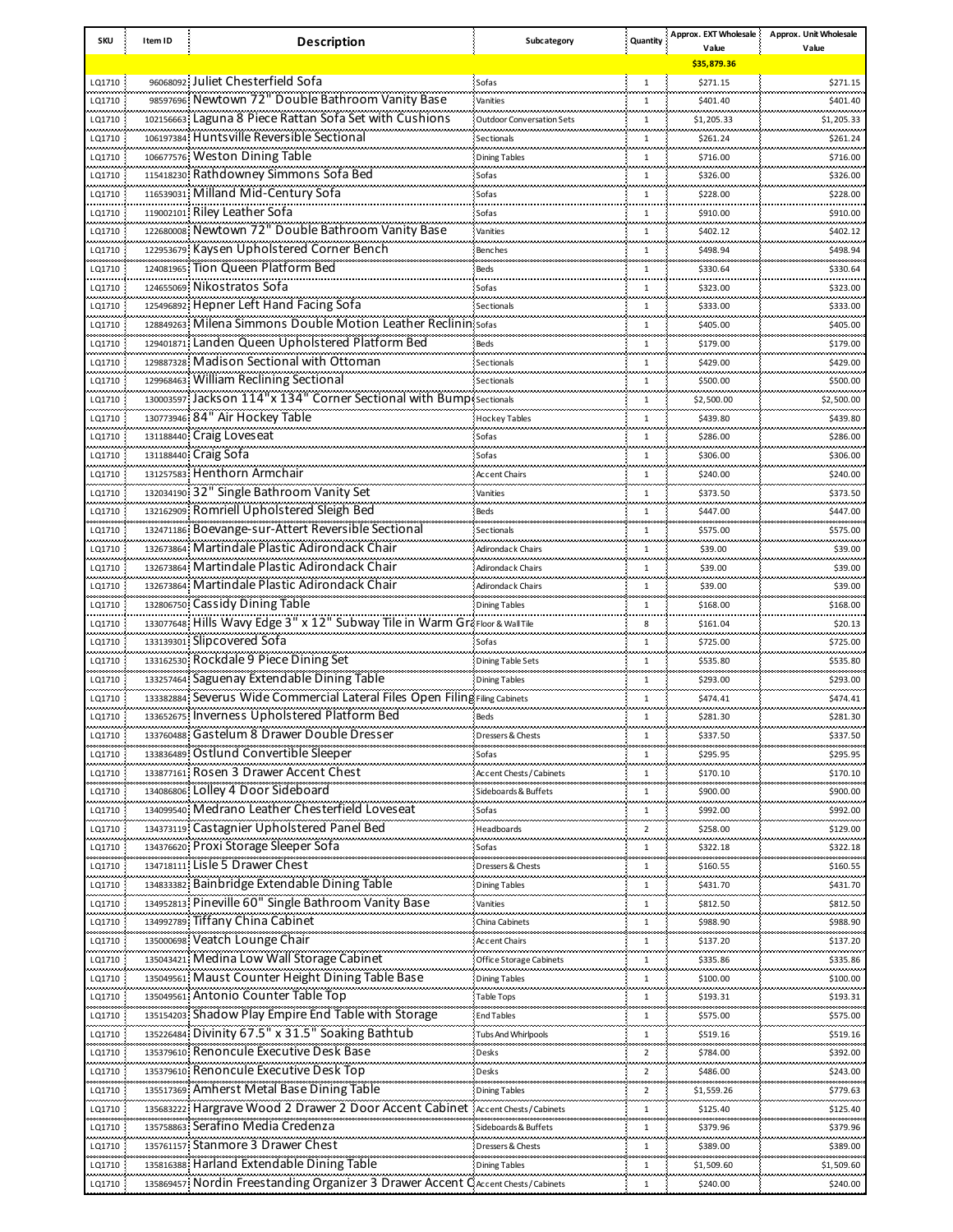| LQ1710 | 136038037 Cinema Vanity with Mirror                                                 | <b>Bedroom Vanities</b>  | -1           | \$990.00 | \$990.00 |
|--------|-------------------------------------------------------------------------------------|--------------------------|--------------|----------|----------|
| LO1710 | 136130036 Fenderson 3 Door Accent Cabinet                                           | Accent Chests / Cabinets |              | \$299.50 | \$299.50 |
| LQ1710 | 136153064 Delmare Lighted China Cabinet Top                                         | China Cabinets           |              | \$472.50 | \$472.50 |
| LQ1710 | 136154043 Delmare China Cabinet Base                                                | China Cabinets           |              | \$350.00 | \$350.00 |
| LQ1710 | 136284304 Watts Writing Desk                                                        | Desks                    |              | \$920.00 | \$920.00 |
| LQ1710 | 136312897 Naples Panel Headboard                                                    | Headboards               |              | \$94.04  | \$94.04  |
| LQ1710 | 136428825 Newtown 72" Double Bathroom Vanity Base                                   | Vanities                 | $\mathbf{1}$ | \$387.75 | \$387.75 |
| LQ1710 | 136491042 Newtown 60" Double Bathroom Vanity Base                                   | Vanities                 |              | \$334.72 | \$334.72 |
| LQ1710 | 136716697 Sterner Dining Table                                                      | <b>Dining Tables</b>     |              | \$500.00 | \$500.00 |
| LQ1710 | 136793745 Strattenborough Sofa                                                      | Sofas                    |              | \$580.12 | \$580.12 |
| LQ1710 | 136890673 Edouard 7 Piece Dining Set                                                | Dining Table Sets        | -1           | \$300.00 | \$300.00 |
| LQ1710 | 136895728 Veda Rectangular Wood Writing Desk                                        | <b>Desks</b>             |              | \$229.64 | \$229.64 |
| LQ1710 | 136905152 Milltown Dining Table                                                     | Dining Tables            |              | \$145.50 | \$145.50 |
| LQ1710 | 136911900 Versailles Marbled Coffee Table                                           | Coffee & Cocktail Tables |              | \$337.50 | \$337.50 |
| LQ1710 | 136957772 Medina 8" x 8" Handmade Cement Tile in Black/V Floor & Wall Tile          |                          | 8            | \$560.00 | \$70.00  |
| LQ1710 | 136990326 Bawden 5 Piece Rattan Conversation Set with Cus outdoor Conversation Sets |                          | $\mathbf{1}$ | \$465.00 | \$465.00 |
| LQ1710 | 137559060 Drennan Reclining Sofa                                                    | : Sofas                  | 1            | \$267.29 | \$267.29 |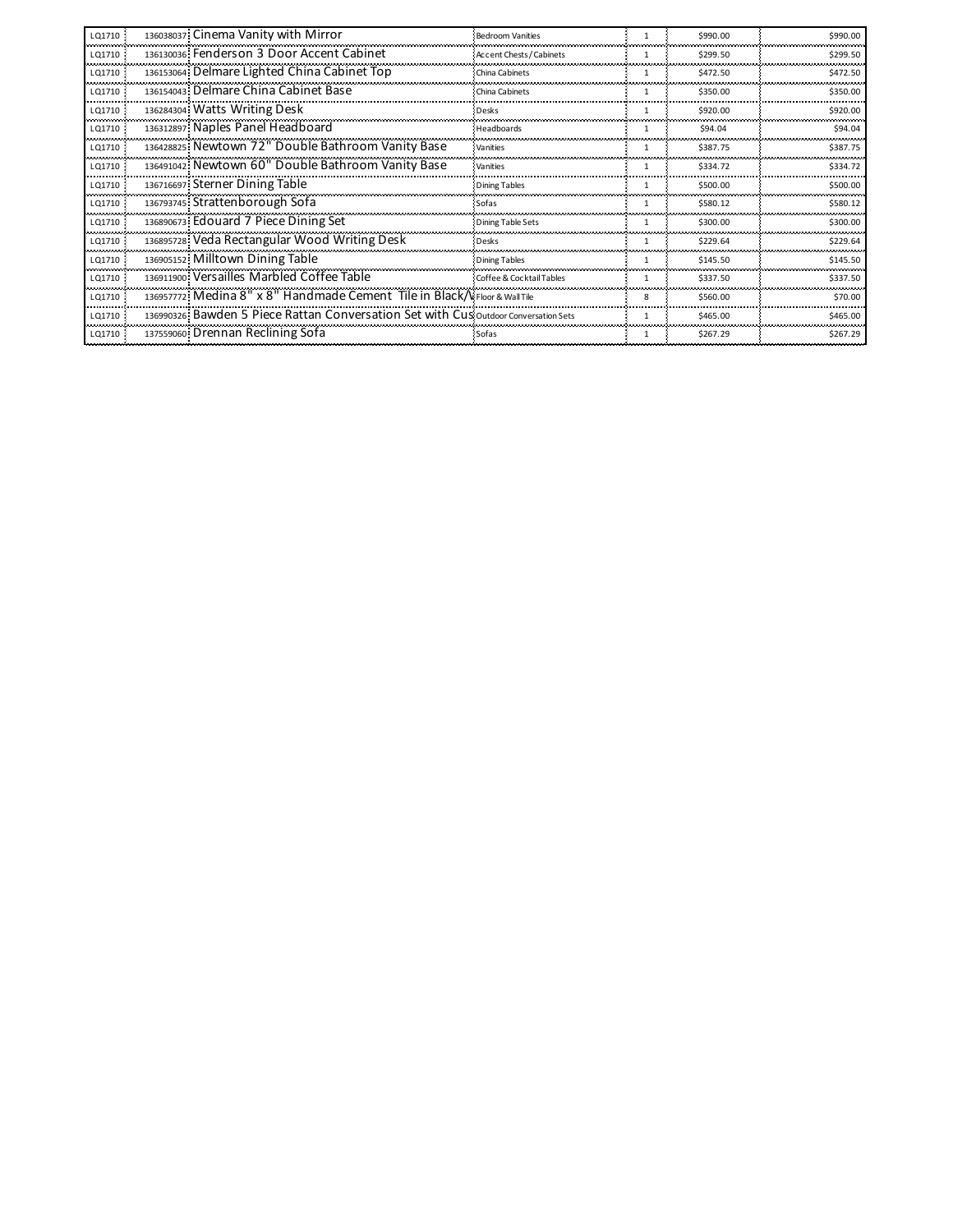| <b>SKU</b>        | Item ID                                                          | <b>Description</b>                                                         | Subcategory                                        | Quantity       | Approx. EXT Wholesale           | Approx. Unit Wholesale      |
|-------------------|------------------------------------------------------------------|----------------------------------------------------------------------------|----------------------------------------------------|----------------|---------------------------------|-----------------------------|
|                   |                                                                  |                                                                            |                                                    |                | Value<br>\$38,686.72            | Value                       |
|                   | LQ1730 MRCR5587                                                  | Upholstered Canopy Bed                                                     | Beds                                               | $\mathbf{1}$   | \$494.70                        | \$494.70                    |
|                   |                                                                  |                                                                            |                                                    |                |                                 |                             |
|                   | LQ1730 RDHN1485                                                  | Juno Reclining Sectional                                                   | Sectionals                                         | $\mathbf{1}$   | \$999.95                        | \$999.95                    |
|                   | LQ1730 VRKG4076<br>.                                             | Crick 4 Piece Sofa Set with Cushions                                       | <b>Outdoor Conversation Sets</b>                   | $\mathbf{1}$   | \$315.00                        | \$315.00<br>.               |
|                   | LQ1730 EYQN1030                                                  | Creekside Chesterfield Loveseat                                            | Sofas                                              | $\mathbf{1}$   | \$400.00                        | \$400.00                    |
|                   | LQ1730 ALTH4179<br>.                                             | Norma 9 Drawer Dresser                                                     | Dressers & Chests                                  | $\mathbf{1}$   | \$55.00                         | \$55.00<br>.                |
|                   | LQ1730 RDBT9128                                                  | Oh Leather Power Recliner                                                  | <b>Recliners</b>                                   | 1              | \$335.00                        | \$335.00                    |
|                   | LQ1730 RDBS9477                                                  | Plumcreek Storage Platform Bed                                             | Beds                                               | 1              | \$569.95                        | \$569.95                    |
|                   | LQ1730 RDBS9440                                                  | Plumcreek 8 Drawer Double Dresser                                          | Dressers & Chests                                  | $\mathbf{1}$   | \$299.95                        | .<br>\$299.95               |
| LQ1730 BL         |                                                                  | Baxter Upholstered Panel Footboard and Rails                               | Beds                                               | 1              | \$193.20                        | \$193.20                    |
| .                 | LQ1730 DQH2427                                                   | Buschwick 4 Piece Rattan Sofa Seating Group with Outdoor Conversation Sets |                                                    | $\mathbf{1}$   | .<br>\$489.00                   | .<br>\$489.00               |
|                   | LQ1730 ALTH2250                                                  | Charlemont Reversible Sectional with Ottoman                               | Sectionals                                         | $\mathbf{1}$   | \$439.00                        | \$439.00                    |
|                   | .<br>LQ1730 ORNE9354                                             | Seppich Upholstered Dining Chair                                           | <b>Dining Chairs</b>                               | $\overline{2}$ | \$360.00                        | .<br>\$180.00               |
|                   |                                                                  | <b>Burdinne Reversible Sectional</b>                                       |                                                    |                |                                 |                             |
|                   | LQ1730 MRUS1765                                                  |                                                                            | Sectionals                                         | $\mathbf{1}$   | \$625.00                        | \$625.00<br>                |
|                   | LQ1730 NPEC1002                                                  | Wine Barrel 5 Piece Solid Wood Dining Set                                  | <b>Dining Table Sets</b>                           | 1              | \$1,255.50                      | \$1,255.50                  |
|                   | LQ1730 LGLY5880<br>                                              | <b>Brook Dining Table</b>                                                  | <b>Dining Tables</b>                               | $\mathbf{1}$   | \$220.00<br>.                   | \$220.00<br>                |
|                   | LQ1730 BL23404                                                   | Huxley Armchair                                                            | <b>Accent Chairs</b>                               | $\overline{2}$ | \$700.00                        | \$350.00                    |
| LQ1730 KBCL<br>.  |                                                                  | Aria 60" Double Bathroom Vanity Base                                       | Vanities                                           | $\mathbf{1}$   | \$377.00                        | \$377.00<br>.               |
|                   | LQ1730 CHRH1232                                                  | Alverta Sofa                                                               | Sofas                                              | $\mathbf{1}$   | \$244.68                        | \$244.68                    |
|                   | LQ1730 HSCL1003                                                  | Chelsea Slipper Chair                                                      | Sectionals                                         | $\mathbf{1}$   | \$299.83                        | \$299.83                    |
| LQ1730 HAZE       |                                                                  | Heartland 31" Single Bathroom Vanity Base                                  | Vanities                                           | $\mathbf{1}$   | سيستعد<br>\$59.23               | بمحمدته<br>\$59.23          |
|                   | LQ1730 BCHH6497                                                  | Newtown 60" Double Bathroom Vanity                                         | Vanities                                           | $\mathbf{1}$   | \$637.56                        | \$637.56                    |
| LQ1730 BL7753     |                                                                  | Hubert 70" TV Stand                                                        | TV Stands & Entertainment Centers                  | 1              | \$412.49                        | محمد محمدت<br>\$412.49      |
|                   | LQ1730 ANDV3273                                                  | <b>Russ Sectional with Ottoman</b>                                         | Sectionals                                         | $\mathbf{1}$   | \$325.00                        | \$325.00                    |
|                   |                                                                  | Chatelaine Club Chair                                                      |                                                    |                |                                 |                             |
|                   | LQ1730 LRFY4728                                                  |                                                                            | <b>Accent Chairs</b>                               | $\mathbf{1}$   | \$165.00                        | \$165.00                    |
| LQ1730 STNO       |                                                                  | Bessemer Marble Dining Table base                                          | <b>Dining Tables</b>                               | $\mathbf{1}$   | \$672.35                        | \$672.35<br>محمد محمد مت    |
|                   | LQ1730 RDBA4648                                                  | Denis 2 Piece Reclining Living Room Set                                    | <b>Living Room Sets</b>                            | 1              | \$1,364.00                      | \$1,364.00                  |
|                   | LQ1730 IAN1019<br>والمحارث والمستحدث والمتحدث والمستحدث والمتحدث | Sparta 60" x 32" Whirlpool                                                 | <b>Tubs And Whirlpools</b><br>ومحمد محمد محمد محمد | $\mathbf{1}$   | \$300.00                        | \$300.00<br>,,,,,,,,,,,,    |
|                   | LQ1730 MRQ1033                                                   | <b>Galveston Sectional</b>                                                 | Sectionals                                         | $\mathbf{1}$   | \$1,349.00                      | \$1,349.00                  |
|                   | LQ1730 ROP1007                                                   | 9' Shuffleboard                                                            | Shuffleboards & Accessories                        | $\mathbf{1}$   | \$353.00                        | \$353.00                    |
|                   | LQ1730 VNOV1497                                                  | Nadler 42" Single Bathroom Vanity Set                                      | Vanities                                           | 1              | بمحرب محامد بالمحاد<br>\$490.18 | ستعصب<br>\$490.18           |
|                   | LQ1730 NPDK1067                                                  | <b>Blountsville Sleigh Bed</b>                                             | Beds                                               | 1              | \$160.55                        | \$160.55                    |
| LQ1730 GQ3238     | والمتعادل فيعتبر المتحالين والمتحدث والمتحدثات                   | <b>Upholstered Platform Bed</b>                                            | Beds                                               | 1              | بمحرب محامد بالمحاد<br>\$347.82 | ستعصب<br>\$347.82           |
|                   | LQ1730 HBEE6780                                                  | Myrna Rocking Chair                                                        | Rocking Chairs                                     | 1              | \$190.40                        | \$190.40                    |
|                   | ومحامده محامد ومحاولا ومحامد ومحامدون<br>LQ1730 DABY5491         | Beeney Beverage Bar Cabinet                                                | Bars & Bar Sets                                    | 1              | بمحرب محامد بالمحاد<br>\$750.00 | محمد محمد مد<br>\$750.00    |
|                   |                                                                  | Norcross Chaise Lounge                                                     |                                                    | 1              |                                 | \$360.50                    |
|                   | LQ1730 BGLS7313                                                  | Minoru 24" Single Bathroom Vanity Set                                      | <b>Indoor Chaise Lounges</b>                       |                | \$360.50                        |                             |
|                   | LQ1730 GCEO1849                                                  |                                                                            | Vanities                                           | 1              | \$229.00                        | \$229.00                    |
|                   | LQ1730 LTTN2271                                                  | Simmons Upholstery Quarterman Sofa                                         | Sofas                                              | 1              | \$218.00                        | \$218.00<br>المحمد المحمدات |
|                   | LQ1730 DABH2804                                                  | Grote Sleeper Sofa                                                         | Sofas                                              | $\mathbf{1}$   | \$439.99                        | \$439.99                    |
| LQ1730 EBDG<br>.  |                                                                  | Neuman 36" Single Bathroom Vanity Base with Mivanities                     |                                                    | 1              | \$286.00                        | \$286.00<br>محمد محمد مد    |
|                   | LQ1730 BYO1577                                                   | Stellan Wall Hugger Manual Swivel Wall Hugger Re Recliners                 |                                                    | 1              | \$1,361.00                      | \$1,361.00                  |
|                   | LQ1730 WLRO7507                                                  | Juliana Modern 9 Drawer Chest                                              | Dressers & Chests                                  | $\mathbf{1}$   | \$257.58                        | \$257.58                    |
|                   | LQ1730 NNCD1260                                                  | Gideon Panel Bed                                                           | Beds                                               | 1              | .<br>\$344.00                   | سيستعص<br>\$344.00          |
|                   | LQ1730 DBYH3994                                                  | Owen Sideboard                                                             | Sideboards & Buffets                               | 1              | \$286.88                        | \$286.88                    |
|                   | LQ1730 ALTH7580                                                  | Hernandez Triple 7 Drawer Dresser                                          | ومحامله والمتحدث والمتحدث<br>Dressers & Chests     | $\mathbf{1}$   | .<br>\$328.50                   | .<br>\$328.50               |
|                   | LQ1730 HIDN1666                                                  | Edwards Stacking Patio Dining Chair with Cushior Patio Dining Chairs       |                                                    | 1              | \$257.49                        | \$257.49                    |
| بالمحافظات        |                                                                  | Bekah Swivel Barrel Chair                                                  |                                                    | $\mathbf{1}$   | .                               | بمعتبدته                    |
|                   | LQ1730 EVYN1170                                                  | Bekah Swivel Barrel Chair                                                  | Accent Chairs                                      |                | \$315.25                        | \$315.25                    |
| بالمحادث والمحادث | LQ1730 EVYN1170                                                  |                                                                            | Accent Chairs<br>والمتحدث والمعادي والمعاديات      | 1              | \$315.25<br>.                   | \$315.25<br>ananana ana     |
| LQ1730 LIF        |                                                                  | Al Fresco Extendable Dining Table Base                                     | <b>Dining Tables</b>                               | $\mathbf{1}$   | \$98.12                         | \$98.12                     |
|                   | LQ1730 LGLY6370                                                  | Almendarez Free Standing Modern 41" Single Bativanities                    |                                                    | 1              | \$441.00<br>.                   | \$441.00<br>محمد محمد مد    |
|                   | LQ1730 LKJP1742                                                  | 9.5 ft. W x 9 ft. D Retractable Patio Awning                               | Awnings                                            | $\mathbf{1}$   | \$385.50                        | \$385.50                    |
|                   | LQ1730 BTL6572                                                   | Emily Mirrored 3 Drawer Chest                                              | Dressers & Chests                                  | 2              | \$546.52                        | \$273.26                    |
|                   | LQ1730 HRBE4521                                                  | Javin Loft Bed With Desk                                                   | .<br>Kids Beds                                     | 1              | .<br>\$936.46                   | بمعتبدته<br>\$936.46        |
|                   | LQ1730 WRLO1200                                                  | Holford 6 Drawer Chest                                                     | Dressers & Chests                                  | 1              | \$416.07                        | \$416.07                    |
|                   | LQ1730 CBPJ1003                                                  | Willey Twin Over Full Bed With Trundle                                     | Kids Beds                                          | 1              | .<br>\$405.00                   | محمد محمد مد<br>\$405.00    |
|                   | LQ1730 SHG1053                                                   | Super Max 18 Ft. x 30 Ft. Canopy                                           | Vehicle Ports                                      | 1              | \$426.99                        | \$426.99                    |
|                   | LQ1730 LGLY2597                                                  | Parocela 7 Drawer Dresser                                                  | Dressers & Chests                                  | $\mathbf{1}$   | \$342.00                        | .<br>\$342.00               |
|                   |                                                                  | St. Kitts Coffee Table with Storage                                        |                                                    |                |                                 |                             |
|                   | LQ1730 WOFE1199                                                  | Daisi TV Stand                                                             | Coffee & Cocktail Tables                           | 1              | \$725.00<br>,,,,,,,,,,,,,       | \$725.00<br>لمستعملتهم      |
|                   | LQ1730 MTNA1928                                                  |                                                                            | <b>TV Stands &amp; Entertainment Centers</b>       | 1              | \$325.34                        | \$325.34                    |
|                   | LQ1730 DVRI1015                                                  | Lowenstein 7 Drawer Dresser                                                | Dressers & Chests                                  | 1              | \$359.50                        | \$359.50<br>محمد محمدت      |
|                   | LQ1730 EBDG7027                                                  | Michaud Sleeper Sectional with Ottoman                                     | Sectionals                                         | 1              | \$400.75                        | \$400.75                    |